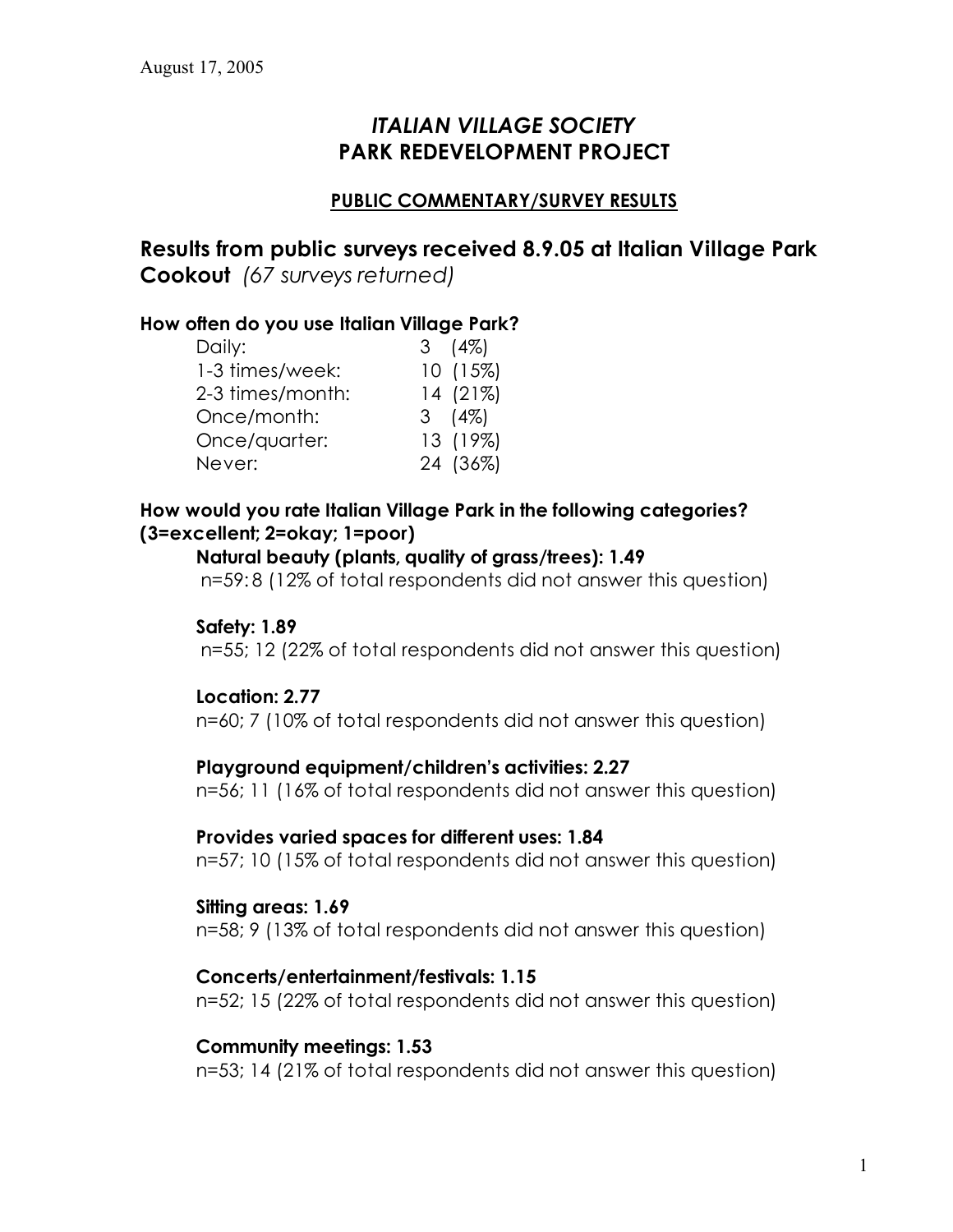# **Other (please list and rate):**

5 respondents answered this question:

- No water feature
- It isn't the centerpiece of the IV area that it should be
- Better safety at night (more lighting, but not too much)
- Gazebo needed-seating/tables
- Maintenance

### **How would you spend your time in the Italian Village Park if these opportunities were available?**

| <b>Reading/relaxing:</b>             | 48 (71.6%)                |                                      |
|--------------------------------------|---------------------------|--------------------------------------|
| <b>Visiting with friends/social:</b> | 49 (73.1%)                |                                      |
| Active sports (tennis, etc.):        | $19(28.4\%)$              |                                      |
| Supervising playtime for children:   | $17(25.4\%)$              |                                      |
| Sunbathing:                          | $10(14.9\%)$              |                                      |
| <b>Cookouts or picnicking:</b>       | 40 (59.7%)                |                                      |
| Pet walking/playing, etc.:           | 32 (47.8%)                |                                      |
| Other (please list activities):      | art feature (1 response); |                                      |
|                                      |                           | shortcut to neighborhood (1 response |

shortcut to neighborhood (1 response); bocce ball (3 responses); bird watching (1 response); walking (1 response); lunch/work breaks (1 response)

# **Please check all improvements you would like to see in Italian Village Park:**

| More parking:          | $9(13.4\%)$ |
|------------------------|-------------|
| <b>Bike racks:</b>     | 25 (37.3%)  |
| Game areas:            | 19 (28.4%)  |
| Public art:            | 36 (53.7%)  |
| Pet conveniences:      | 23 (34.3%)  |
| Dog Area:              | 21 (31.3%)  |
| Seating:               | 41 (61.2%)  |
| <b>Water fountain:</b> | 47 (70.1%)  |
| Meeting space:         | 25 (37.3%)  |

#### **Other comments/suggested improvements**

- More landscaping and other visual improvements
- Dog poop bag dispenser toward the grassy area; couple more trashcans; safety; better lighting; cigarette trash cans; I have seen at least four people (bums) passed out in the park in the last 12 months
- Tennis courts; water features
- I would hate to see the current trees removed; Who wants a park with no shade for the next ten years?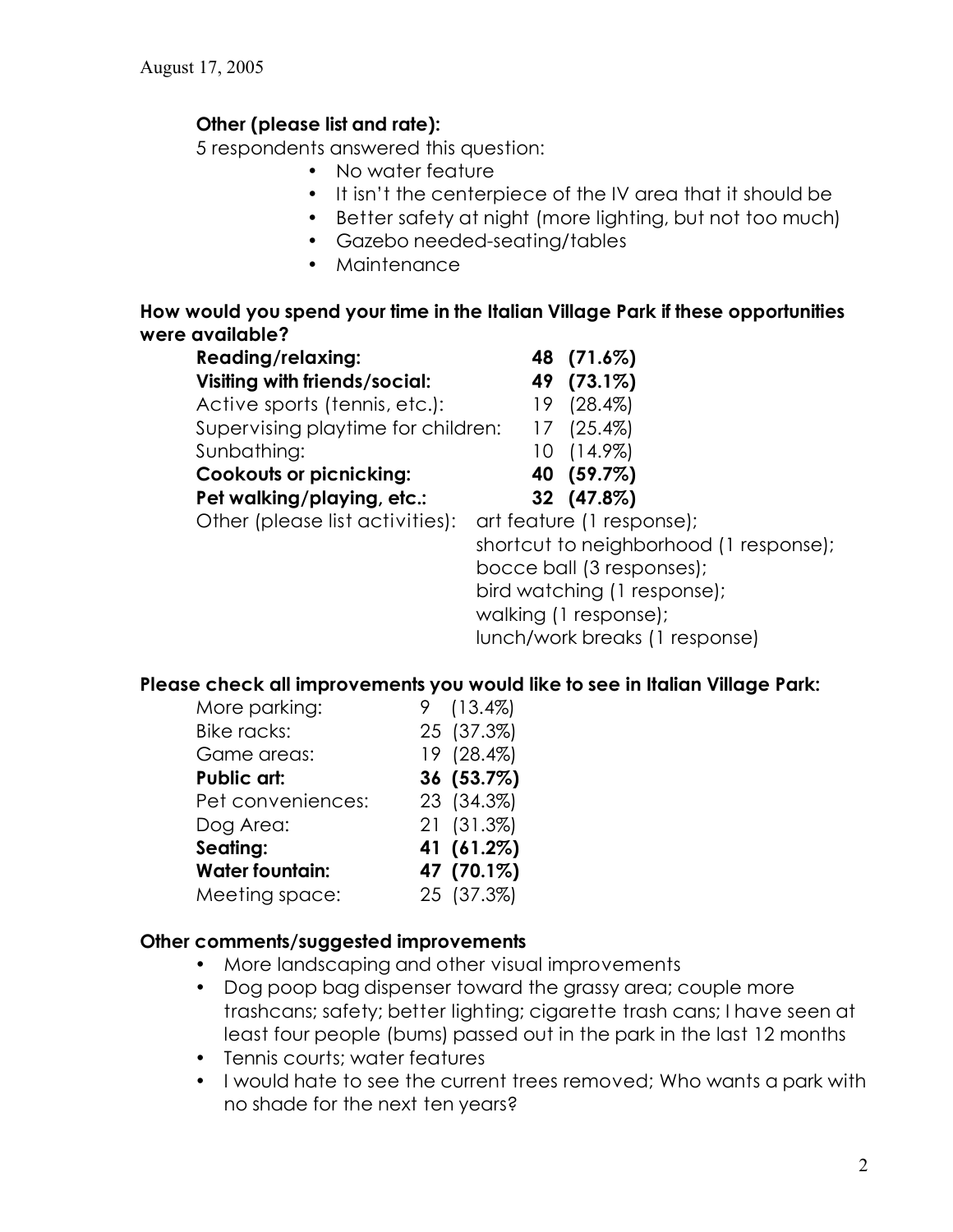- Bocce
- Chess tables/backgammon
- Gazebo
- More plantings
- No walls; they block the view
- Lights
- More gardens
- Fence for pets
- History of Italian Village
- More garden spaces; infant/toddler play area
- Keep basketball courts
- Contoured area with a focus on smaller children; they will most likely be your visitors
- Water availability; sprinkler system at planted areas; edges define; electricity availability